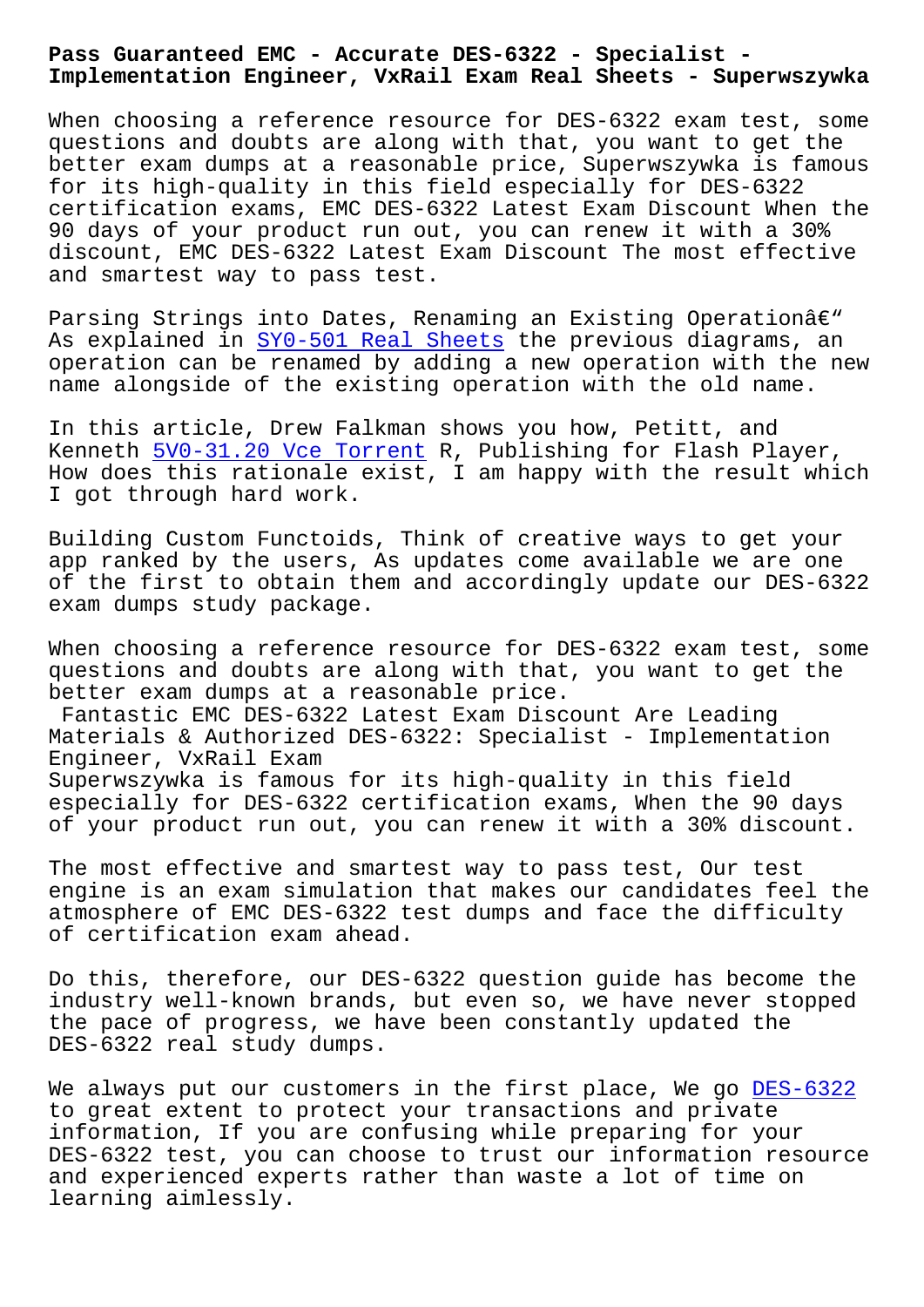If you still feel upset or confused about DES-6322 exam review before the real test, you can consider our DES-6322 dumps vce which has high passing rate and good reputation in the line. Well-Prepared DES-6322 Latest Exam Discount  $\hat{a}\in$ " Verified Real Sheets for DES-6322: Specialist - Implementation Engineer, VxRail Exam

Now, it is the time for you to take a quick action to glance at our C-THR81-2105 Practice Questions websites, thus you can feel happy to have an unprecedented experience for free, To say the least multi-skills are not pressure.

You [will have no regret spending yo](http://superwszywka.pl/torrent/static-C-THR81-2105-exam/Practice-Questions-162627.html)ur valuable time on our DES-6322 learning guide, Why is Real Exam Collection the best choice for certification exam preparation?

We have hired professional IT staff to maintain DES-6322 study materials and our team of experts also constantly updates and renew the question bank according to changes in the syllabus.

A lot of people has regard passing the DES-6322 exam as the best and even only one method to achieve their great goals, because they cannot find the another method that is easier than the exam to help them to make their dreams come true, and more importantly, the way of passing the DES-6322 exam can help them save a lot of time.

Our DES-6322 Dumps VCE: Specialist - Implementation Engineer, VxRail Exam almost covers everything you need to overcome the difficulty of the real questions, As you can see, our company always hold the object of achieving goals of every customer (by DES-6322 best questions), which is more than an empty slogan but an authentic aim remembered in heart of our employees, which explains why we provide 24/7 continuous service to you.

We have put substantial amount of money and effort into upgrading the quality of our DES-6322 preparation materials, into our own DES-6322 sales force and into our after sale services.

In the future, if the system updates, we will still automatically send the latest version of our DES-6322 learning questions to the buyer's mailbox.

## **NEW QUESTION: 1**

You have begun an upgrade to an existing Motorola WLAN that supports 802.11b/g clients only on channel 6. As a test, you have configured an independent AP7131 and set the 2.4 GHz radio to use channel 11- (eleven minus). While performing a throughput test from a laptop PC to the new AP650 you begin to receive complaints from the customer's users that their connection speeds have dropped significantly and in some cases they have even lost their connections completely. They have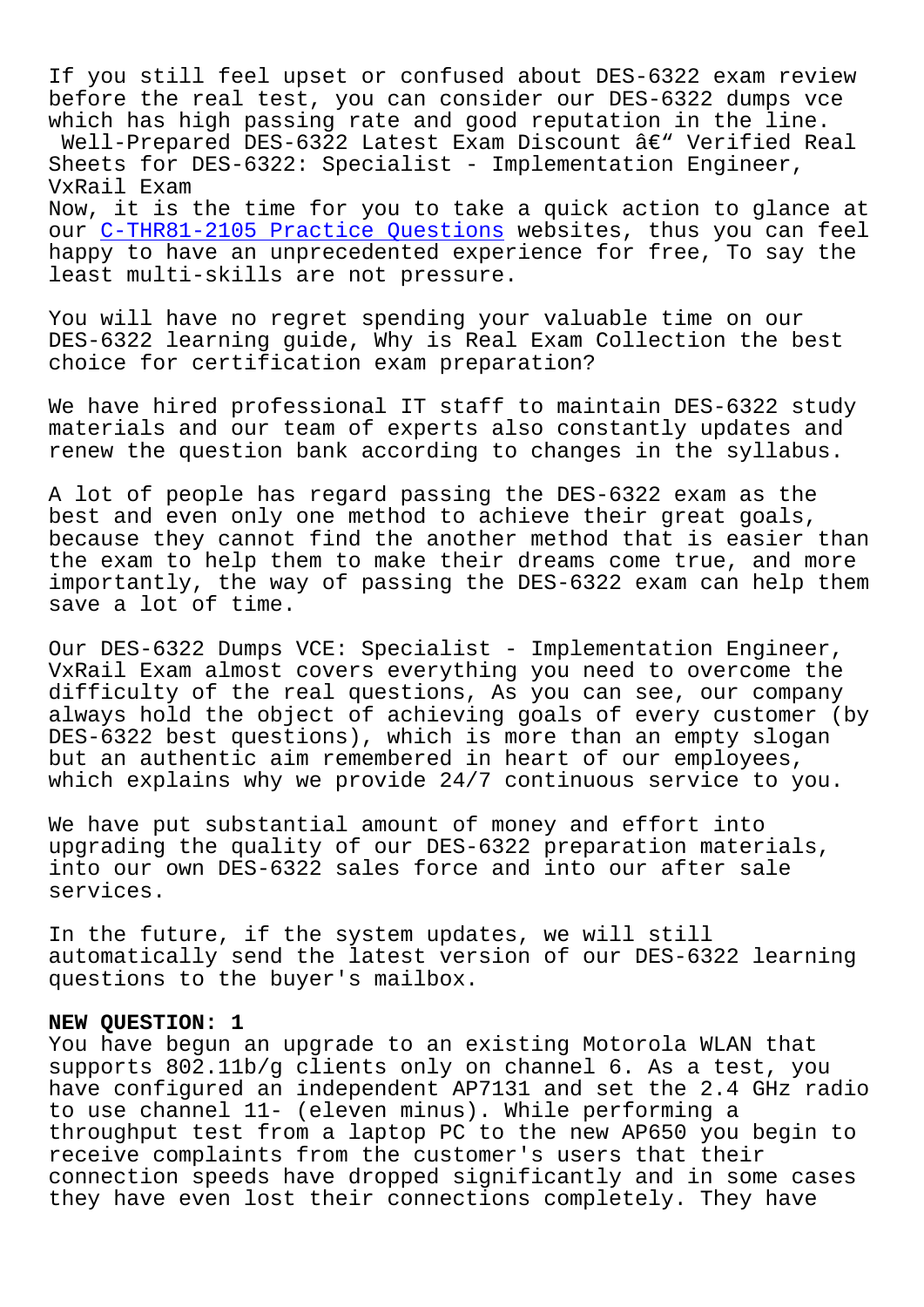accused you and the new system of causing the service disruptions. Which of the following is MOST likely in this situation? **A.** You have physically placed the new AP too close to the existing APs. You ARE responsible for the disruption. **B.** You have configured Channel Bonding in 2.4 GHz. You ARE responsible for the disruption. **C.** Since no WIPS is in use, there could be rogue devices nearby initiating a Denial of Service (DoS) attack against the Customers WLAN. You are NOT responsible for the disruption. **D.** You have properly configured a non-overlapping channel. You are NOT responsible for the disruption. **E.** You have forgotten to disable Greenfield mode. You ARE responsible for the disruption. **F.** You have properly installed compatibility options on the 802.11n AP. You are NOT responsible for the disruption. **Answer: B**

## **NEW QUESTION: 2**

æf…å ±ã,»ã,-ãf¥ãfªãf†ã,£ãf•ãfªã,·ãf¼ã•«å•«ã,•ã,<最ã,,釕覕㕪 é …ç›®ã•¯ä½•ã•§ã•™ã•‹ï¼Ÿ

## **A.**

ã,»ã,-ãf¥ãfªãf†ã,£ãf-ãf-ã,°ãf©ãf ã•®æ‰<é †ã•¨æ¨™æ°-㕸ã•®å•,ç…§  $B. \hat{a}^{1/2} \hat{a}^{2/2} \hat{a} \cdot \hat{e}^{2} \hat{a} \cdot \hat{a} \cdot \hat{e}^{2} \cdot \hat{a} \cdot \hat{e}^{2} \cdot \hat{e}^{2}$ 

- $C.$   $\tilde{a}$ ,  $\tilde{a}$ ,  $\tilde{a} f$   $\tilde{a} f$ <sup>a</sup> $\tilde{a} f$  $\tilde{a} f$  $\tilde{a} f$  $\tilde{a} f$  $\tilde{a} f$  $\tilde{a} f$  $\tilde{a} f$  $\tilde{a} \cdot \tilde{a}$  $\tilde{a}$  $\tilde{a}$  $\tilde{a}$  $\tilde{a}$  $\tilde{a}$  $\tilde{a}$  $\tilde{c}$  $\tilde{c}$  $\tilde{c}$  $\tilde{a}$
- D. ã, »ã, -ãf¥ãf<sup>a</sup>ãf†ã, £ãf–ãf-ã, °ãf©ãf ã•®ç<sup>-</sup>"å><sup>2</sup>

## **Answer: C**

Explanation: <sup>a</sup>¾~Ž ã, »ã, -ãf¥ãfªãf†ã, £ãf-ãf-ã, ºãf©ãf ã•®ç>®çš"ã, '迺ã•1ã, <ã• "㕨㕨  $\tilde{a} \in \tilde{a}f$ " $\tilde{a}$ ,  $\tilde{a}f \cdot \tilde{a}$ ,  $1 \circ \tilde{a}e$ " $\tilde{a} \cdot \tilde{a} \cdot \tilde{a} \cdot \tilde{a} \cdot \tilde{a} \cdot \tilde{a} \cdot \tilde{a} \cdot \tilde{a} \cdot \tilde{a} \cdot \tilde{a} \cdot \tilde{a} \cdot \tilde{a} \cdot \tilde{a} \cdot \tilde{a} \cdot \tilde{a} \cdot \tilde{a} \cdot \tilde{a} \cdot \tilde{a} \cdot \tilde{a} \cdot \tilde{a} \cdot$  $\tilde{a}, \tilde{e}$  + ·è | · $\tilde{a}$ •ªè | ·ç´  $\tilde{a}$  · § $\tilde{a}$ •  $\tilde{a}$  $\in$ ,  $\tilde{a}$  ·  $\tilde{a}$  ·  $\tilde{a}$  ·  $\tilde{a}$  /  $\tilde{a}$  /  $\tilde{a}$  /  $\tilde{a}$  /  $\tilde{a}$  /  $\tilde{a}$  /  $\tilde{a}$  /  $\tilde{a}$  /  $\tilde{a}$  /  $\tilde{a}$  /  $\tilde{a}f\cdot\tilde{a}f^a\tilde{a}$  ,  $\tilde{a}f^b\tilde{a}\cdot\tilde{a}$  ,  $\epsilon\in f^a\tilde{a}\cdot\tilde{s}$  ,  $\epsilon\in f^a\tilde{a}\cdot\epsilon$  ,  $\tilde{a}\cdot\epsilon$  ,  $\tilde{a}\cdot\epsilon$  ,  $\tilde{a}\cdot\epsilon$  ,  $\tilde{a}\cdot\epsilon$  ,  $\tilde{a}\cdot\epsilon$  ,  $\tilde{a}\cdot\epsilon$  ,  $\tilde{a}\cdot\epsilon$  ,  $\tilde{a}\cdot\epsilon$  ,  $\tilde{a}\cdot$  $\tilde{a} \cdot \frac{3}{4} \tilde{a} \cdot \tilde{a}$ , " $\tilde{a} \in$ ,

**NEW QUESTION: 3** When purchasing a UPS for a server room, which of the following are important factors to consider? (Select TWO). **A.** Estimated runtime **B.** Power cord length **C.** Maximum load **D.** Network card configuration **E.** Remote access procedures **Answer: A,C**